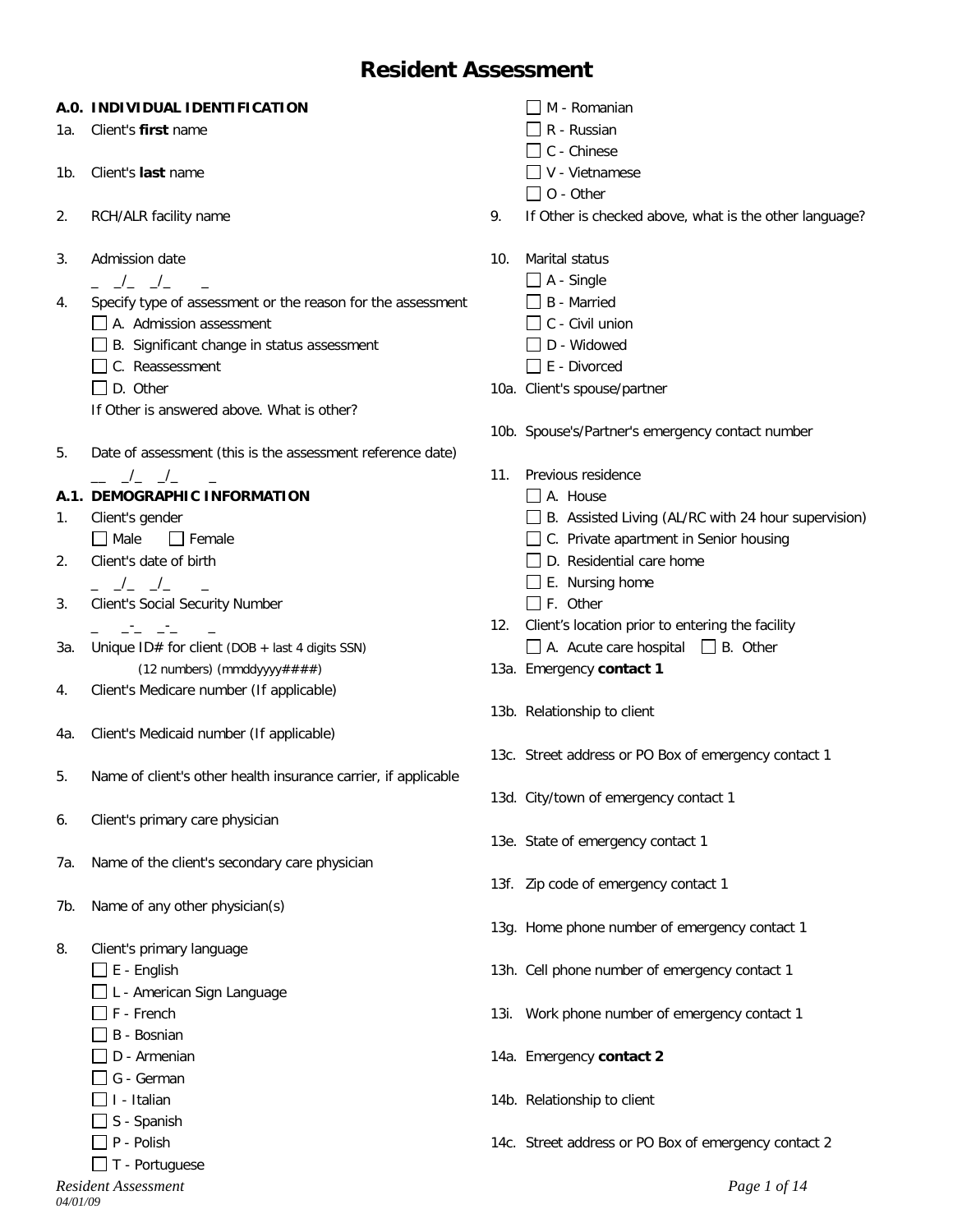- 14d. City/town of emergency contact 2
- 14e. State of emergency contact 1
- 14f. Zip code of emergency contact 1
- 14g. Home phone number of emergency contact 2
- 14h. Cell phone number of emergency contact 2
- 14i. Work phone number of emergency contact 2
- 15a. Does the client have a legal guardian?  $\Box$  A. Yes  $\Box$  B. No
- 15b. Name of legal guardian
- 15c. Home phone number of the legal guardian
- 15d. Work phone number of the legal guardian
- 16a. Does client have a power of attorney?  $\Box$  A. Yes  $\Box$  B. No
- 16b. Name of power of attorney
- 16c. Home phone number of power of attorney
- 16d. Work phone number of power of attorney
- 17a. Does client have a representative payee?  $\Box$  A. Yes  $\Box$  B. No
- 17b. Name of representative payee
- 17c. Home phone number of representative payee
- 17d. Work phone number of representative payee
- 18a. Does the client have a DPOA for health care?  $\Box$  A. Yes  $\Box$  B. No
- 18b. Name of DPOA for health care
- 18c. Home phone number of DPOA for health care
- 18d. Work phone number of DPOA for health care
- 19a. Is the client receiving case management services?  $\Box$ A. Yes  $\Box$  B. No
- 19b. Name of the contact person (case manager) at the agency that provided service to client during the past six months
- 19c. Telephone number of the agency that provided services (case management) to client during the past six months
- 20a. Does client have any Advanced Directives?  $\Box$  A. Yes  $\Box$  B. No
- 20b. For those items with supporting documentation in the medical record, check all that apply. A. Do not resuscitate
	- $\Box$  B. Living will
	-
	- $\Box$  C. Organ donation
- 20c. Does the client have a prepaid funeral/burial fund?  $\Box$  A. Yes  $\Box$  B. No
- 21. Describe the client's allergies, if any.
- 22. Client's occupation, or what occupation did the client hold longest or have at the time of retirement
- 23. Client's religious affiliation
- 24. In the past year, how many times has client stayed overnight in a hospital
	- A. Not at all
	- $\Box$  B. Once
	- $\Box$  C. 2 or 3 times
	- D. More than 3 times
- 25a. If the client was hospitalized in the past year, what was the **starting** date of **1st** hospitalization
	- \_ \_/\_ \_/\_ \_
- 25b. If the client was hospitalized in the past year, what was the **ending** date of **1st** hospitalization
	- \_ \_/\_ \_/\_ \_

 $\frac{\ }{\ }$   $\frac{\ }{\ }$   $\frac{\ }{\ }$   $\frac{\ }{\ }$ 

- 26a. If the client was hospitalized in the past year, what was the **starting** date of **2nd** hospitalization
- 26b. If the client was hospitalized in the past year, what was the **ending** date **2nd** hospitalization

#### $\overline{\phantom{a}}$   $\overline{\phantom{a}}$   $\overline{\phantom{a}}$   $\overline{\phantom{a}}$   $\overline{\phantom{a}}$   $\overline{\phantom{a}}$   $\overline{\phantom{a}}$   $\overline{\phantom{a}}$   $\overline{\phantom{a}}$   $\overline{\phantom{a}}$   $\overline{\phantom{a}}$   $\overline{\phantom{a}}$   $\overline{\phantom{a}}$   $\overline{\phantom{a}}$   $\overline{\phantom{a}}$   $\overline{\phantom{a}}$   $\overline{\phantom{a}}$   $\overline{\phantom{a}}$   $\overline{\$ **B.1. CUSTOMARY ROUTINE**

- 1. Select all that apply regarding client's customary routine
	- $\Box$  A. Stays up late at night (e.g., after 9 pm)
	- $\Box$  B. Naps regularly during day (at least 1 hour)
	- $\Box$  C. Goes out 1+days a week
	- $\Box$  D. Stays busy with hobbies, reading or fixed daily routine
	- E. Spends most of time alone or watching TV
	- $\Box$  F. Moves independently indoors (with appliances, if used)
	- $\Box$  G. Use of tobacco products at least daily
	- $\Box$  H. Unpleasant mood in morning
	- $\Box$  I. Use of alcoholic beverages at least weekly
	- $\Box$  J. Restless, nightmares, disturbed sleep
	- $\Box$  K. Usually attends church, temple, synagogue (etc.)
	- $\Box$  L. Daily animal companion/presence
	- M. Bathing in PM
	- $\Box$  N. In bedclothes much of day
	- ◯ 0. Wakens to toilet all or most nights
	- P. Has irregular bowel movement pattern
	- $\Box$  Q. Showers for bathing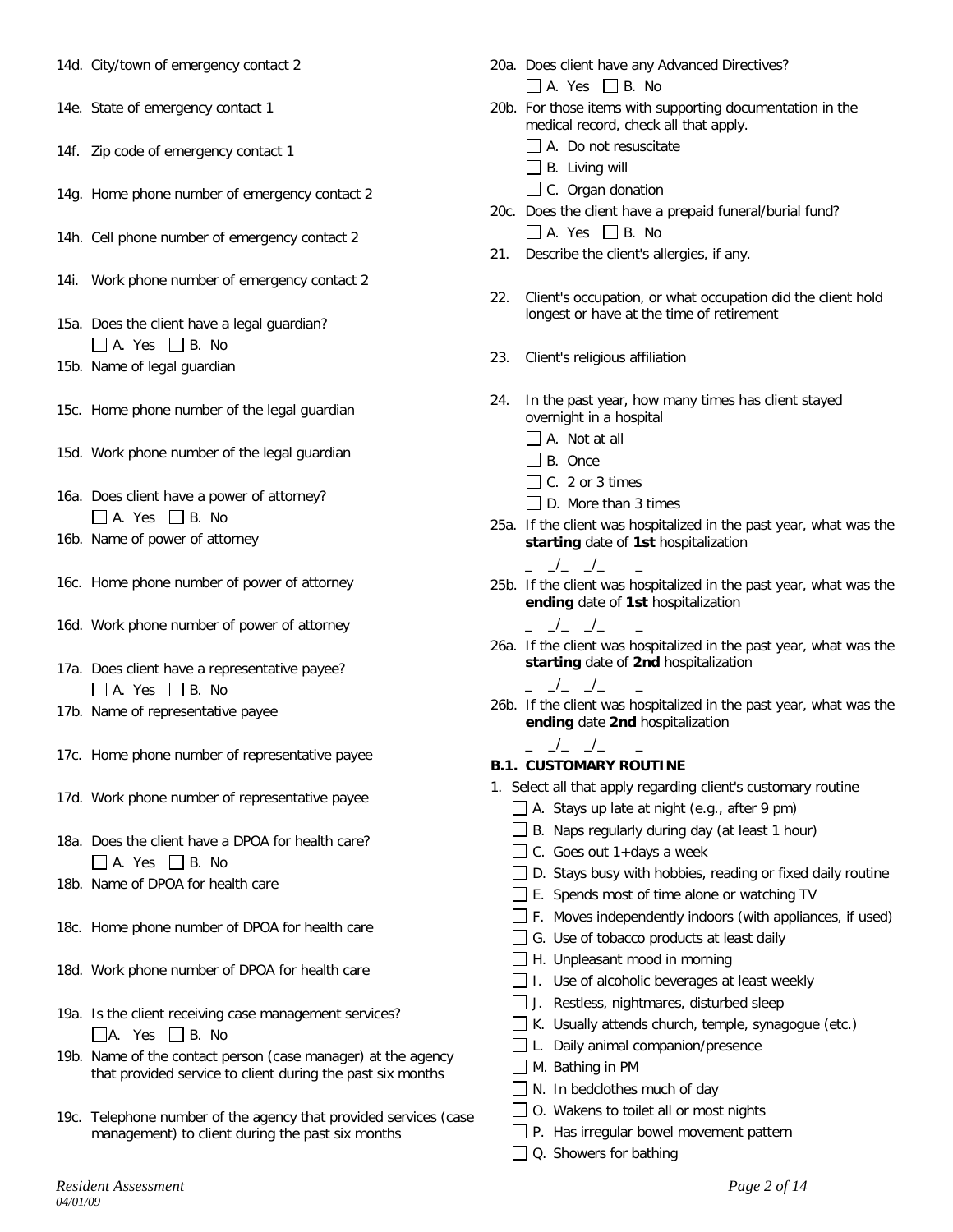|  | $\Box$ R. Sponge bath |  |
|--|-----------------------|--|
|  |                       |  |

- $\Box$  S. Tub bath
- $\Box$  T. Distinct food preferences
- □ U. Eats between meals all or most days
- $\Box$  V. Unknown-Client/family unable to provide information
- W. None of the above

# **C.1. COGNITIVE PATTERNS**

- 1a. Is the client's **short-term** memory OK (seems/appears to recall after 5 minutes)?
	- $\Box$  A. Yes  $\Box$  B. No
- 1b. Is the client's **long-term** memory OK (seems/appears to recall long past)?
	- $\Box$  A. Yes  $\Box$  B. No
- 2. What is the client's ability to make decisions regarding tasks of daily life?
	- $\Box$  A. Independent decisions consistent/reasonable
	- $\Box$  B. Modified independence some difficulty in new situations only
	- C. Moderately impaired decisions poor; cues/supervision
	- □ D. Severely impaired never/rarely makes decisions
- 3. Select the choice that most accurately describes the client's memory and use of information.
	- $\Box$  A No difficulty remembering (Does not require directions or reminding from others)
	- B. Minimal difficulty remembering (Requires direction and reminding 1-3 x day)
	- □ C. Difficulty remembering (Requires direction and reminding 4 or more x day)
	- D. Cannot remember
- 4. Has the client's cognitive status, skills or abilities changed as compared to status of 90 days ago (or since last assessment if less than 90 days)?
	- $\Box$  1. No change
	- $\Box$  2. Improved
	- 3. Deteriorated

# **D.1. COMMUNICATION/HEARING PATTERNS**

- 1. Indicate the client's current ability to hear (with a hearing appliance, if used).
	- $\Box$  A. Hears adequately, including normal talk, TV, phone, doorbell
	- $\Box$  B. Minimal difficulty when not in quiet settings
	- $\Box$  C. Hears only when the speaker makes special efforts (e.g. louder voice)
	- $\Box$  D. Highly impaired absence of useful hearing
	- $\Box$  E. Using hearing aid
	- $\Box$  F. Hearing aid present, but not used
	- G. Other receptive techniques
- 2. What modes of expression does the client use to make needs be known?
	- A. Speech
	- □ B. Writing messages to express or clarify needs
	- □ C. American Sign Language or Braille
	- D. Signs/gestures/sounds
	- $\Box$  E. Communication board
	- $\Box$  F. Other
	- G. None of the above
- 3. Indicate the client's current ability to make themselves understood.
	- $\Box$  A. Understood
	- □ B. Usually understood (Difficulty finding words or finishing thoughts)
	- $\Box$  C. Sometimes understood (Ability is limited to making concrete request)
	- D. Rarely/never understood
- 4. Indicate the client's current ability to understand others.
	- A. Understands
	- B. Usually understands may miss some part/intent of message
	- $\Box$  C. Understands verbal information
	- D. Understands written information
	- E. Sometimes understands responds adequately to simple, direct communication
	- $\Box$  F. Rarely/never understands

# **E.1. VISION**

- 1. Indicate the client's current vision quality (with glasses, if they are regularly used).
	- A. Adequate sees fine detail, including regular print in newspaper or books
	- $\Box$  B. Impaired sees large print, but not regular print in newspaper or books
	- $\Box$  C. Moderately Impaired limited vision; not able to see newspaper headlines
	- $\Box$  D. Highly Impaired object ID in question, but eyes appear to follow objects
	- $\square$  E. Severely Impaired no vision or sees only light, colors or shapes
- 2. If the client uses glasses, is he/she able to get them without assistance?
	- $\Box$  A. Yes  $\Box$  B. No

# **F.1. MOOD & BEHAVIOR Indicators of depression/anxiety**

- 1. Do you often feel downhearted or blue?
	- $\Box$  A. Yes  $\Box$  B. No  $\Box$  C. No response
- 2. Have you been anxious a lot or bothered by nerves?  $\Box$  A. Yes  $\Box$  B. No  $\Box$  C. No response
- 3. Has the client felt hopeless or helpless?
	- $\Box$  A. Yes  $\Box$  B. No  $\Box$  C. No response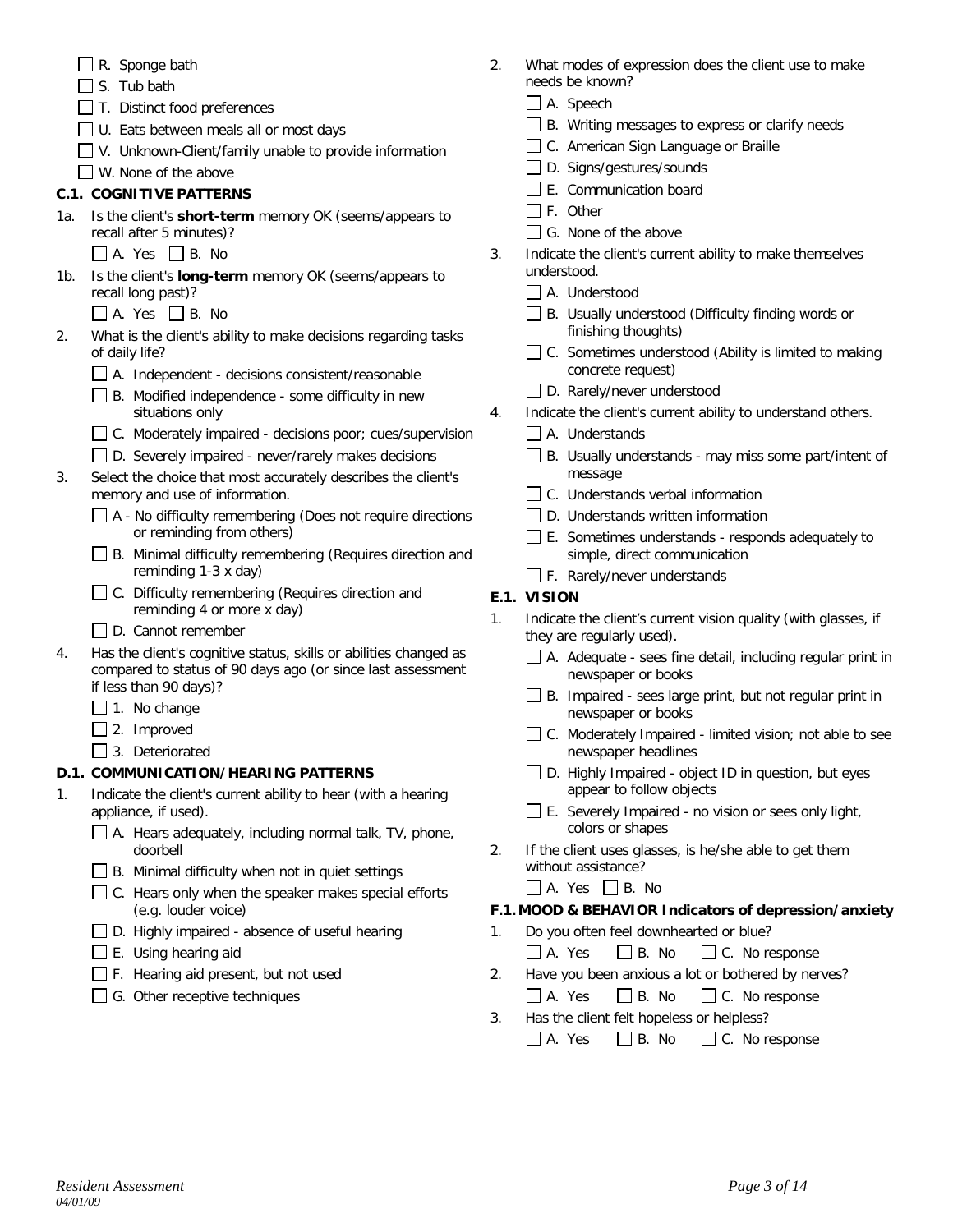#### **F.2. MOOD & BEHAVIOR Behavioral Symptoms**

1a. **WANDERING**: Moved with no rational purpose, seemingly oblivious to needs or safety.

How often does the client get lost or wander?

 $\Box$  0. Never

- $\Box$  1. Less than daily
- $\Box$  2. Daily
- 1b. In the **last 7 days** was the client's wandering behavior alterable?
	- $\Box$  0. Behavior not present OR behavior easily altered

 $\Box$  1. Behavior was not easily altered

2a. **VERBALLY ABUSIVE**: Others were threatened, screamed at or cursed at.

How often is the client verbally abusive to him/herself or others?

- $\Box$  0. Never
- $\Box$  1. Less than daily

 $\Box$  2. Daily

- 2b. In **the last 7 days** was the client's verbally abusive behavior symptoms alterable?
	- □ 0. Behavior not present OR behavior easily altered

 $\Box$  1. Behavior was not easily altered

3a. **PHYSICALLY ABUSIVE**: Others were hit, shoved, scratched, and assaulted.

How often is the client physically abusive to others?

 $\Box$  0. Never

- $\Box$  1. Less than daily
- $\Box$  2. Daily
- 3b. In **the last 7 days** was the client's physically abusive behavior symptoms alterable?
	- 0. Behavior not present OR behavior easily altered

 $\Box$  1. Behavior was not easily altered

4a. **SOCIALLY INAPPROPRIATE**: Made disruptive sounds, noisy, screaming, self-abusive, sexual behavior, hoarding, rummaging, throwing food/feces.

How often does the client exhibit socially inappropriate/disruptive behavior?

 $\Box$  0. Never

 $\Box$  1. Less than daily

 $\Box$  2. Daily

4b. In **the past 7 days**, indicate the frequency and ease of altering the client's behavior of being socially inappropriate/disruptive (e.g. disruptive sounds, noisiness, screaming, self-abusive acts, etc.).

 $\Box$  0. Behavior not present OR behavior easily altered

- $\Box$  1. Behavior was not easily altered
- 5a. **RESISTS CARE**: Resisted taking medications -injections, ADL assistance, or eating

How often did the client display symptoms of resisting care in the **last 7 days**?

- □ 0. Never
- $\Box$  1. Less than daily
- $\Box$  2. Daily
- 5b. In the **last 7 days** was the client's resistance to care symptoms alterable?
	- $\Box$  0. Behavior not present OR behavior easily altered

 $\Box$  1. Behavior was not easily altered

#### **F.3. MOOD & BEHAVIOR Wandering Risk**

- 1. Select the choice that most accurately describes the client's wandering tendency.
	- $\Box$  A. Wanders mostly inside
	- $\Box$  B. Wanders outside, does not get lost
	- $\Box$  C. Wanders outside, leaves and gets lost
	- $\Box$  D. Up wandering all or most of the night
	- E. Does not wander
- **F.4. MOOD & BEHAVIOR Special programs-Mood-Behavior-Cognitive Loss**
- 1. **BEHAVIORAL SYMPTOM MANAGEMENT PROGRAM:** The resident has ongoing, comprehensive interdisciplinary program to evaluate behaviors. The goal is to understand and implement a plan of care to reduce distressing symptoms.

 $\Box$  A. Yes  $\Box$  B. No

2. **BEHAVIORAL MANAGEMENT PROGRAM:** The client has a special program that involves making specific changes in their environment to address mood, behavior, or cognitive patterns.

 $\Box$  A. Yes  $\Box$  B. No

3. Has the client been evaluated/assessed by a qualified mental health specialist?

 $\Box$  A. Yes  $\Box$  B. No

4. Is the client currently receiving any group therapy?  $\Box$  A. Yes  $\Box$  B. No

#### **F.5. MOOD & BEHAVIOR Change in Behavioral Symptoms**

- 1. Has the client's behavioral status changed as compared to status of 90 days ago (or since last assessment if less than 90 days)?
	- $\Box$  A. No Change
	- $\Box$  B. Improved
	- □ C. Deteriorated

#### **G.1. PHYSICAL FUNCTIONING Activities of Daily Living**

- 1a. **MOBILITY IN BED** During the past 7 days, how would you rate the client's ability to perform MOBILITY IN BED? (Moving to and from lying position, turning side to side, and positioning while in bed)
	- $\Box$  0. INDEPENDENT: No help or oversight or help only 1-2 times
	- □ 1. SUPERVISION: Oversight/cueing 3+ times or Oversight with physical help 1-2 times
	- $\Box$  2. LIMITED ASSISTANCE: Non-wt bearing physical help 3+ times or extensive help 1-2 times
	- 3. EXTENSIVE ASSISTANCE Weight bearing help OR full caregiver assistance 3+ times
	- 4. TOTAL DEPENDENCE Full caregiver assistance each time activity occurred
	- 8. ACTIVITY DID NOT OCCUR OR unknown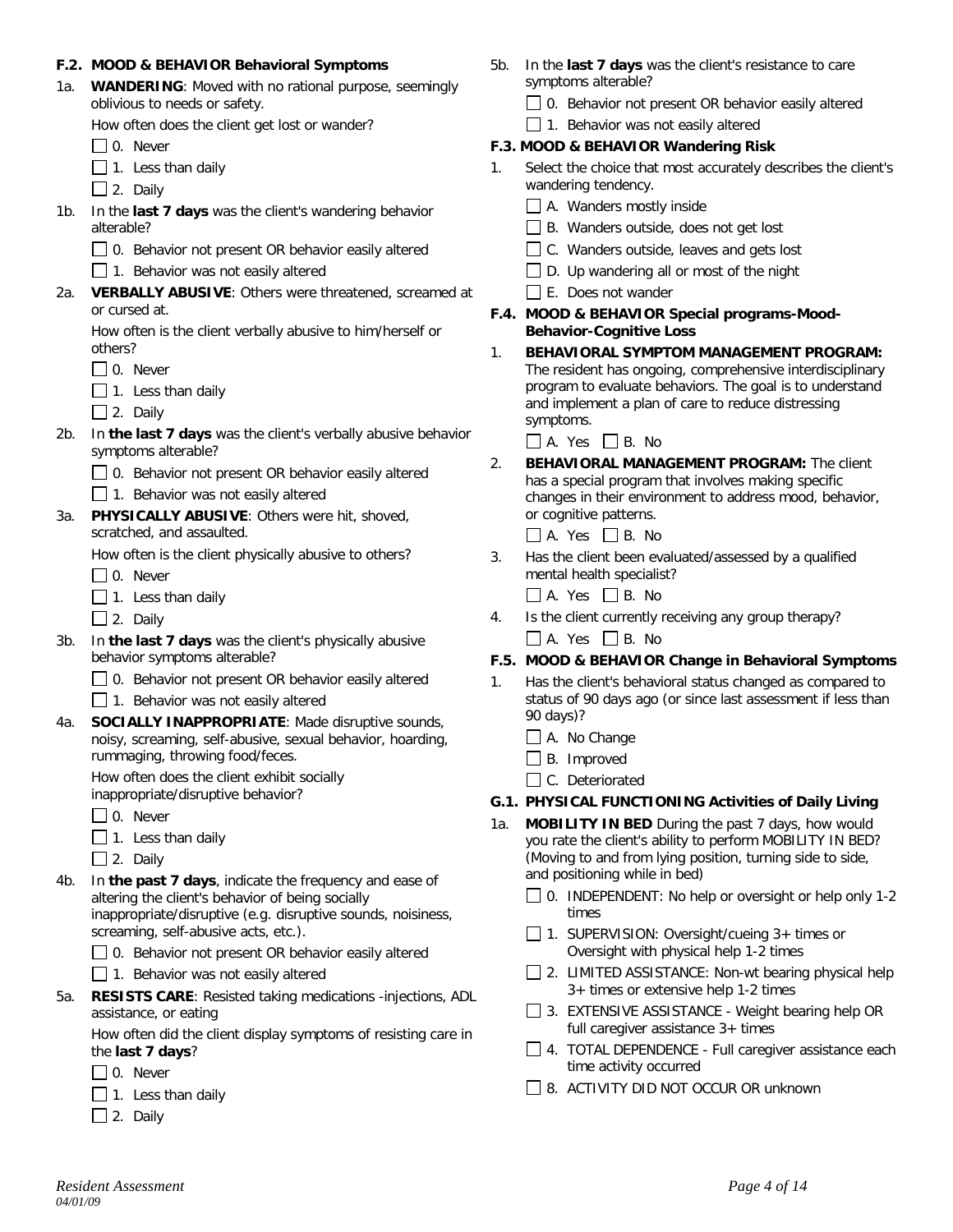- 1b. Select the item for the most support provided of all shifts during the last 7 days, regardless of self performance, for Bed Mobility.
	- $\Box$  0. No setup or physical help from staff
	- $\Box$  1 Setup help only
	- $\Box$  2. One person physical assist
	- $\Box$  3. Two plus persons physical assist
	- 8. Activity did not occur in last 7 days OR unknown
- 2a. **TRANSFER**: During the past 7 days, how would you rate the client's ability to perform TRANSFER? (Moving to/from bed, chair, wheelchair, standing position, EXCLUDES to/from bath/toilet)
	- 0. INDEPENDENT: No help or oversight or help only 1-2 times
	- 1. SUPERVISION: Oversight/cueing 3+ times or Oversight with physical help 1-2 times
	- $\Box$  2. LIMITED ASSISTANCE: Non-wt bearing physical help 3+ times or extensive help 1-2 times
	- 3. EXTENSIVE ASSISTANCE Weight bearing help OR full caregiver assistance 3+ times
	- 4. TOTAL DEPENDENCE Full caregiver assistance each time activity occurred
	- □ 8. ACTIVITY DID NOT OCCUR OR unknown
- 2b. Select the item for the most support provided of all shifts during the last 7 days, regardless of self performance, for Transfer.
	- $\Box$  0. No setup or physical help from staff
	- $\Box$  1 Setup help only
	- $\Box$  2. One person physical assist
	- $\Box$  3. Two plus persons physical assist
	- 8. Activity did not occur in last 7 days OR unknown
- 3a. **Locomotion in residence (MOBILITY):** During the past 7 days, how would you rate the client's ability to perform MOBILITY? (Moving between locations in home. If in wheelchair, self-sufficiency once in wheelchair)
	- $\Box$  0. INDEPENDENT: No help or oversight or help only 1-2 times
	- □ 1. SUPERVISION: Oversight/cueing 3+ times or Oversight with physical help 1-2 times
	- $\Box$  2. LIMITED ASSISTANCE: Non-wt bearing physical help 3+ times or extensive help 1-2 times
	- $\Box$  3. EXTENSIVE ASSISTANCE Weight bearing help OR full caregiver assistance 3+ times
	- □ 4. TOTAL DEPENDENCE Full caregiver assistance each time activity occurred
	- **B.** ACTIVITY DID NOT OCCUR OR unknown
- 3b. Select the item for the most support provided of all shifts during the last 7 days, regardless of self performance, for locomotion in residence (mobility).
	- $\Box$  0. No setup or physical help from staff
	- $\Box$  1. Setup help only
	- $\Box$  2. One person physical assist
	- $\Box$  3. Two plus persons physical assist
- 4a. **DRESSING**: During the past 7 days, how would you rate the client's ability to perform DRESSING? (Putting on, fastening, taking off clothing)
	- $\Box$  0. INDEPENDENT: No help or oversight or help only 1-2 times
	- $\Box$  1. SUPERVISION: Oversight/cueing 3+ times or Oversight with physical help 1-2 times
	- $\Box$  2. LIMITED ASSISTANCE: Non-wt bearing physical help 3+ times or extensive help 1-2 times
	- $\Box$  3. EXTENSIVE ASSISTANCE Weight bearing help OR full caregiver assistance 3+ times
	- $\Box$  4. TOTAL DEPENDENCE Full caregiver assistance each time activity occurred
	- □ 8. ACTIVITY DID NOT OCCUR OR unknown
- 4b. Select the item for the most support provided of all shifts during the last 7 days, regardless of self performance, for Dressing
	- $\Box$  0. No setup or physical help from staff
	- $\Box$  1 Setup help only
	- $\Box$  2. One person physical assist
	- $\Box$  3. Two plus persons physical assist
	- $\Box$  8. Activity did not occur in last 7 days OR unknown
- 5a. **EATING**: During the past 7 days, how would you rate the client's ability to perform EATING? (Ability to eat and drink regardless of skill. Includes intake of nourishment by other means e.g. tube feeding, total parenteral nutrition)
	- □ 0. INDEPENDENT: No help or oversight or help only 1-2 times
	- 1. SUPERVISION: Oversight/cueing  $3+$  times or Oversight with physical help 1-2 times
	- $\Box$  2. LIMITED ASSISTANCE: Non-wt bearing physical help 3+ times or extensive help 1-2 times
	- □ 3. EXTENSIVE ASSISTANCE Weight bearing help OR full caregiver assistance 3+ times
	- $\Box$  4. TOTAL DEPENDENCE Full caregiver assistance each time activity occurred
	- **8. ACTIVITY DID NOT OCCUR OR unknown**
- 5b. Select the item for the most eating support provided of all shifts during the last 7 days, regardless of self performance, for Eating
	- $\Box$  0. No setup or physical help from staff
	- $\Box$  1 Setup help only
	- $\Box$  2. One person physical assist
	- $\Box$  3. Two plus persons physical assist
	- $\Box$  8. Activity did not occur in last 7 days OR unknown
- 6a. **TOILET USE**: During the past 7 days, how would you rate the client's ability to perform TOILET USE? (Using toilet, getting on/off toilet, cleansing self, managing incontinence)
	- $\Box$  0. INDEPENDENT: No help or oversight or help only 1-2 times
	- 1. SUPERVISION: Oversight/cueing  $3+$  times or Oversight with physical help 1-2 times
	- □ 2. LIMITED ASSISTANCE: Non-wt bearing physical help 3+ times or extensive help 1-2 times
	- $\Box$  3. EXTENSIVE ASSISTANCE Weight bearing help OR full caregiver assistance 3+ times
	- 4. TOTAL DEPENDENCE Full caregiver assistance each time activity occurred
	- **8. ACTIVITY DID NOT OCCUR OR unknown**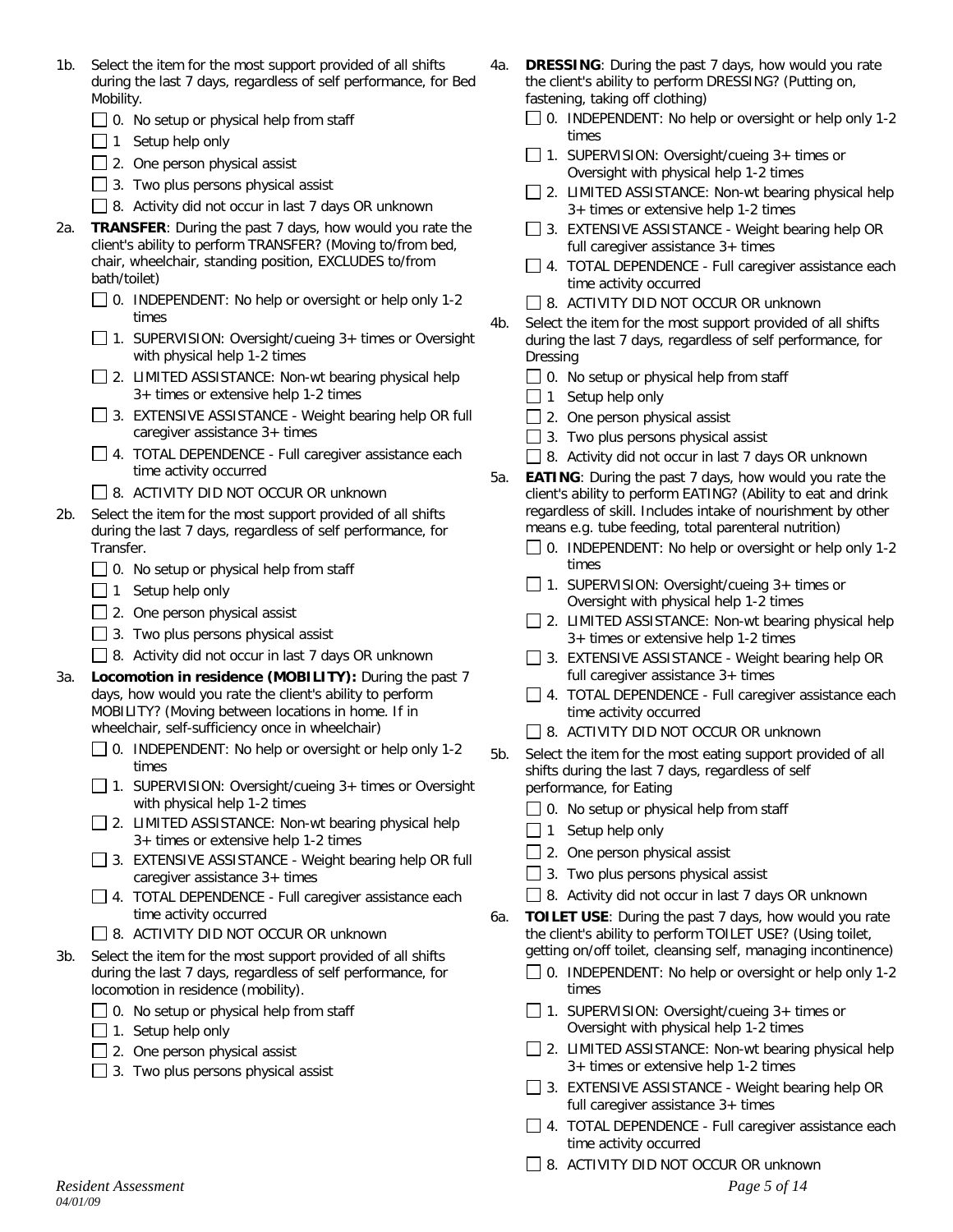- 6b. Select the item for the most support provided of all shifts during the last 7 days, regardless of self performance, for Toilet Use
	- $\Box$  0. No setup or physical help from staff
	- $\Box$  1 Setup help only
	- $\Box$  2. One person physical assist
	- $\Box$  3. Two plus persons physical assist
	- □ 8. Activity did not occur in last 7 days OR unknown
- 7a. **PERSONAL HYGIENE:** During the past 7 days, how would you rate the client's ability to perform PERSONAL HYGIENE? (Combing hair, brushing teeth, shaving, washing/drying face, hands, perineum, EXCLUDE baths and showers)
	- □ 0. INDEPENDENT: No help or oversight or help only 1-2 times
	- 1. SUPERVISION: Oversight/cueing  $3+$  times or Oversight with physical help 1-2 times
	- $\Box$  2. LIMITED ASSISTANCE: Non-wt bearing physical help 3+ times or extensive help 1-2 times
	- 3. EXTENSIVE ASSISTANCE Weight bearing help OR full caregiver assistance 3+ times
	- □ 4. TOTAL DEPENDENCE Full caregiver assistance each time activity occurred
	- □ 8. ACTIVITY DID NOT OCCUR OR unknown
- 7b. Select the item for the most support provided of all shifts during the last 7 days, regardless of self performance, for Personal Hygiene
	- $\Box$  0. No setup or physical help from staff
	- $\Box$  1 Setup help only
	- $\Box$  2. One person physical assist
	- $\Box$  3. Two plus persons physical assist
	- 8. Activity did not occur in last 7 days OR unknown
- 8a. **BATHING:** During the past 7 days, how would you rate the client's ability to perform BATHING (include shower, full tub or sponge bath, exclude washing back or hair)?
	- $\Box$  0. INDEPENDENT: No help or oversight or help only 1-2 times
	- □ 1. SUPERVISION: Oversight/cueing 3+ times or Oversight with physical help 1-2 times
	- $\Box$  2. LIMITED ASSISTANCE: Non-wt bearing physical help 3+ times or extensive help 1-2 times
	- □ 3. EXTENSIVE ASSISTANCE Weight bearing help OR full caregiver assistance 3+ times
	- □ 4. TOTAL DEPENDENCE Full caregiver assistance each time activity occurred
	- □ 8. ACTIVITY DID NOT OCCUR OR unknown
- 8b. Select the item for the most support provided of all shifts during the last 7 days, regardless of self performance, for Bathing.
	- $\Box$  0. No setup or physical help from staff
	- $\Box$  1 Setup help only
	- $\Box$  2. One person physical assist
	- $\Box$  3. Two plus persons physical assist
	- □ 8. Activity did not occur in last 7 days OR unknown
- 9a. **ADAPTIVE DEVICES**: During the last 7 days how would you rate the client's ability to manage putting on and/or removing braces, splints, prosthesis, and other assistive devices.
	- 0. INDEPENDENT: No help or oversight or help only 1-2 times
	- $\Box$  1. SUPERVISION: Oversight/cueing 3+ times or Oversight with physical help 1-2 times
	- $\Box$  2. LIMITED ASSISTANCE: Non-wt bearing physical help 3+ times or extensive help 1-2 times
	- $\Box$  3. EXTENSIVE ASSISTANCE Weight bearing help OR full caregiver assistance 3+ times
	- 4. TOTAL DEPENDENCE Full caregiver assistance each time activity occurred
	- □ 8. ACTIVITY DID NOT OCCUR OR unknown
- 9b. Select the item for the most support provided of all shifts during the last 7 days, regardless of self performance, for removing braces, splints or other assistive devices.
	- $\Box$  0. No setup or physical help from staff
	- $\Box$  1 Setup help only
	- $\Box$  2. One person physical assist
	- $\Box$  3. Two plus persons physical assist
	- 8. Activity did not occur in last 7 days OR unknown
- 10a. **STAIR CLIMBING**: During the past 7 days, how would you rate the client's ability to perform stair climbing.
	- □ 0. INDEPENDENT: No help or oversight or help only 1-2 times
	- $\Box$  1. SUPERVISION: Oversight/cueing 3+ times or Oversight with physical help 1-2 times
	- $\Box$  2. LIMITED ASSISTANCE: Non-wt bearing physical help 3+ times or extensive help 1-2 times
	- $\Box$  3. EXTENSIVE ASSISTANCE Weight bearing help OR full caregiver assistance 3+ times
	- $\Box$  4. TOTAL DEPENDENCE Full caregiver assistance each time activity occurred
	- □ 8. ACTIVITY DID NOT OCCUR OR unknown
- 10b. Select the item for the most support provided of all shifts during the last 7 days for stair climbing. If they did not go up and down stairs, indicate their ability to do so without help.
	- $\Box$  0. No setup, done without help
	- $\Box$  1. Setup help only, uses devices
	- $\Box$  2. With assistance
	- $\Box$  3. Did not, and has no ability to

## **G.2. PHYSICAL FUNCTIONING Body Control**

- 1a. Is client bed-bound?
	- $\Box$  A. Yes  $\Box$  B. No
- 1b. Does the client have an unsteady gait?
	- $\Box$  A. Yes  $\Box$  B. No
- 1c. Does the client have hemiplegia or hemiparesis?  $\Box$  A. Yes  $\Box$  B. No
- 1d. Amputations?
	- $\Box$  A. Yes  $\Box$  B. No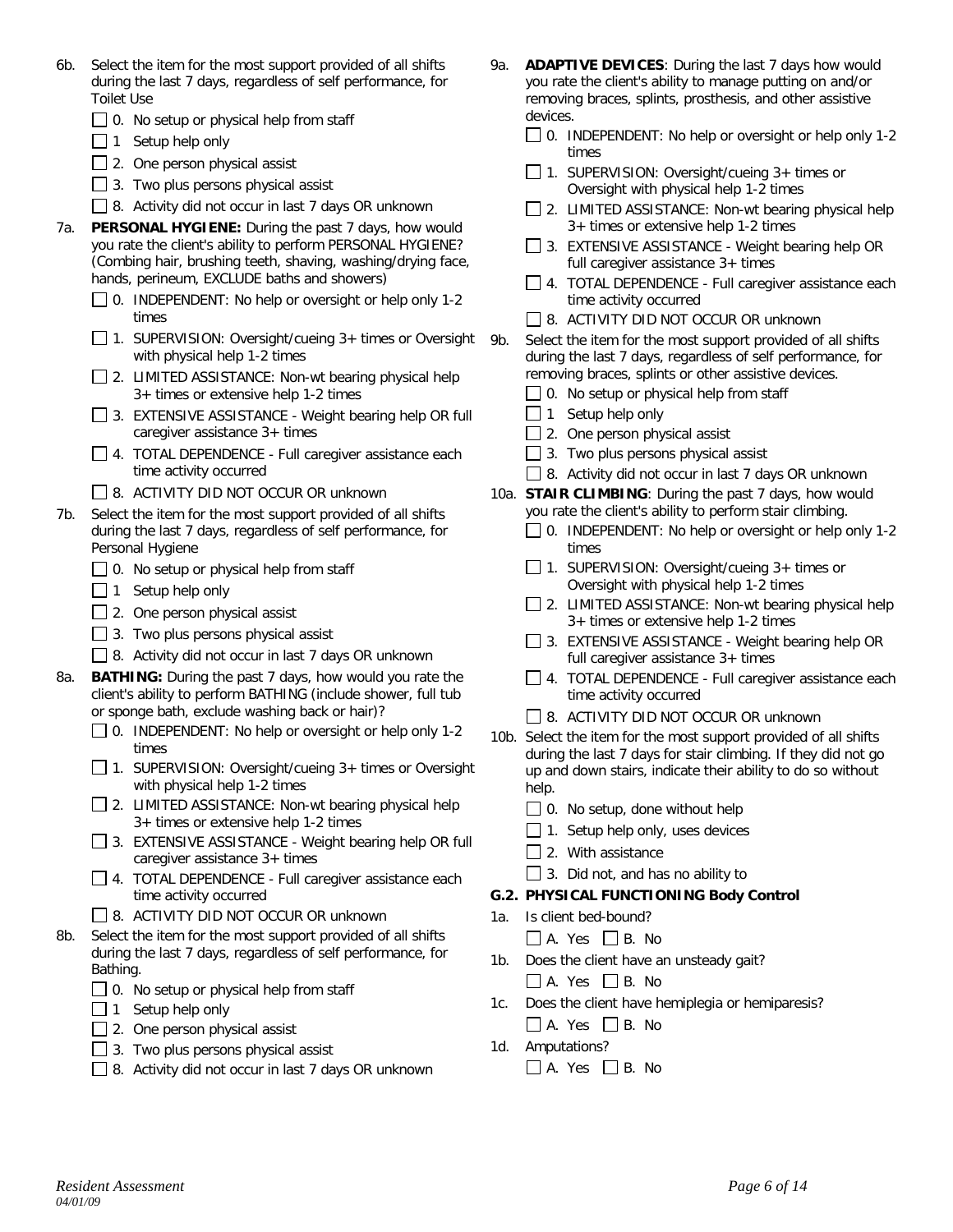#### **G.3. PHYSICAL FUNCTIONING Modes of Locomotion**

Select all appliances or assistive devices the client uses for locomotion, on and off the unit.

- A. Cane/walker/crutch
- $\Box$  B. Wheeled self
- C. Wheelchair primary mode of locomotion
- $\Box$  D. Other person wheeled
- $\Box$  E. None of the above

### **G.4. PHYSICAL FUNCTIONING Modes of Transfer**

- 1. Select all appliances or assistive devices the client uses in transferring in and out of bed or chair and for bed mobility.
	- $\Box$  A. Bedfast all or most of time
	- $\Box$  B. Lifted manually
	- $\Box$  C. Bed rails used for bed mobility or transfer
	- D. Lifted mechanically
	- $\Box$  E. Transfer aid (e.g. slide board, trapeze, cane, walker, brace)
	- F. None of the above

### **G.5. PHYSICAL FUNCTIONING Self Performance in ADLs**

- 1. Client's ADL self-performance status has changed as compared to status of 90 days ago (or since last assessment if less than 90 days).
	- A. No Change
	- B. Improved
	- C. Deteriorated
- **G.6. PHYSICAL FUNCTIONING Instrumental Activities of Daily Living**
- 1a. **SHOPPING**: During the past 7 days, how would you rate the client's ability to perform **SHOPPING**
	- $\Box$  0. Independent: No help provided (With/without assistive devices)
	- $\Box$  1. Done with help: Cueing, supervision, reminders, and/or physical help provided
	- $\Box$  2. Done by others: Full caregiver assistance
	- □ 8. Activity did not occur OR unknown
- 1b. Indicate the highest level of shopping support provided in the last 7 days.
	- $\Box$  0. No setup or physical help
	- $\Box$  1. Supervision/cueing
	- $\Box$  2. Setup help only
	- $\Box$  3. Physical assistance
	- 8. Activity did not occur or unknown
- 2a. **TRANSPORTATION** During the past 7 days, and considering all episodes, how would you rate the client's ability to perform **TRANSPORTATION**
	- 0. Independent: No help provided (With/without assistive devices)
	- $\Box$  1. Done with help: Cueing, supervision, reminders, and/or physical help provided
	- □ 2. Done by others: Full caregiver assistance
	- □ 8. Activity did not occur OR unknown
- 2b. Indicate the highest level of transportation support provided in the last 7 days.
	- $\Box$  0. No setup or physical help
	- $\Box$  1. Supervision/cueing
	- $\Box$  2. Setup help only
	- $\Box$  3. Physical assistance
	- 8. Activity did not occur or unknown
- 3a. **MONEY MANAGEMENT:** During the past 7 days, how would you rate the client's ability to perform **MONEY MANAGEMENT**
	- $\Box$  0. Independent: No help provided (With/without assistive devices)
	- $\Box$  1. Done with help: Cueing, supervision, reminders, and/or physical help provided
	- □ 2. Done by others: Full caregiver assistance
	- 8. Activity did not occur OR unknown
- 3b. Indicate the highest level of money management support provided in the last 7 days.
	- $\Box$  0. No setup or physical help
	- $\Box$  1. Supervision/cueing
	- $\Box$  2. Setup help only
	- $\Box$  3. Physical assistance
	- 8. Activity did not occur or unknown
- 4a. **MEAL PREPARATION:** During the past 7 days, how would you rate the client's ability to perform **MEAL PREPARATION**
	- 0. Independent: No help provided (With/without assistive devices)
	- $\Box$  1. Done with help: Cueing, supervision, reminders, and/or physical help provided
	- □ 2. Done by others: Full caregiver assistance
	- 8. Activity did not occur OR unknown
- 4b. Indicate the highest level of meal prep support provided in the last 7 days.
	- $\Box$  0. No setup or physical help
	- $\Box$  1. Supervision/cueing
	- $\Box$  2. Setup help only
	- 3. Physical assistance
	- 8. Activity did not occur or unknown
- 5a. **PHONE:** During the past 7 days, how would you rate the client's ability to use the **TELEPHONE**
	- $\Box$  0. Independent: No help provided (With/without assistive devices)
	- $\Box$  1. Done with help: Cueing, supervision, reminders, and/or physical help provided
	- $\Box$  2. Done by others: Full caregiver assistance
	- □ 8. Activity did not occur OR unknown
- 5b. Indicate the highest level of phone use support provided in the last 7 days.
	- $\Box$  0. No setup or physical help
	- $\Box$  1. Supervision/cueing
	- $\Box$  2. Setup help only
	- $\Box$  3. Physical assistance
	- 8. Activity did not occur or unknown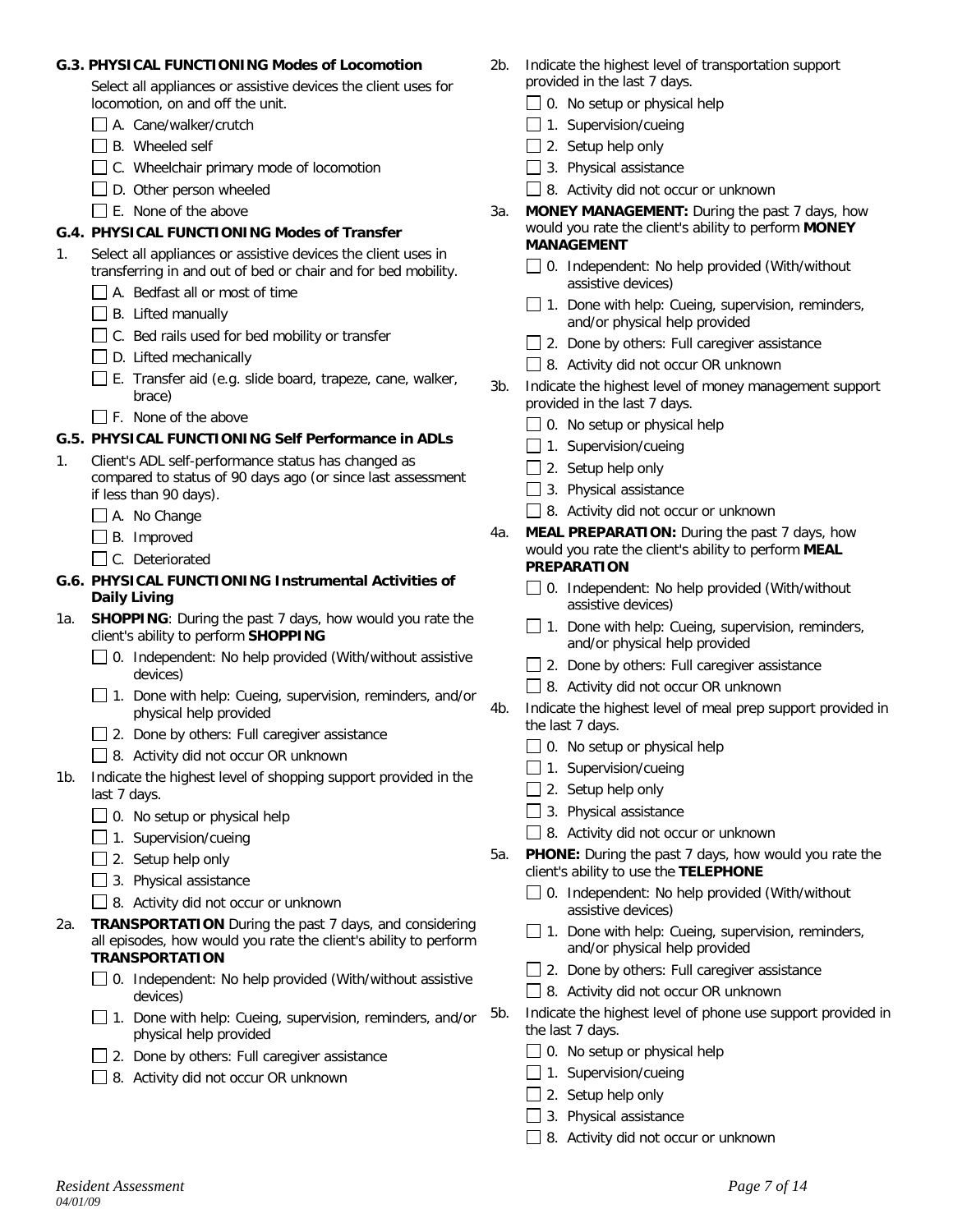| 6а. | <b>LIGHT HOUSEWORK:</b> During the past 7 days, how would |
|-----|-----------------------------------------------------------|
|     | you rate the client's ability to perform <b>LIGHT</b>     |
|     | <b>HOUSEKEEPING</b>                                       |

- □ 0. Independent: No help provided (With/without assistive devices)
- $\Box$  1. Done with help: Cueing, supervision, reminders, and/or physical help provided
- $\Box$  2. Done by others: Full caregiver assistance
- 8. Activity did not occur OR unknown
- 6b. Indicate the highest level of housekeeping support provided in the last 7 days.
	- $\Box$  0. No setup or physical help
	- $\Box$  1. Supervision/cueing
	- $\Box$  2. Setup help only
	- $\Box$  3. Physical assistance
	- 8. Activity did not occur or unknown
- 7a. **MANAGING MEDICATIONS:** During the past 7 days, how would you rate the client's ability to perform **MANAGING MEDICATIONS**
	- $\Box$  0. Independent: No help provided (With/without assistive devices)
	- $\Box$  1. Done with help: Cueing, supervision, reminders, and/or physical help provided
	- $\Box$  2. Done by others: Full caregiver assistance
	- 8. Activity did not occur OR unknown
- 7b. Indicate the highest level of medications support provided in the last 7 days.
	- $\Box$  0. No setup or physical help
	- $\Box$  1. Supervision/cueing
	- $\Box$  2. Setup help only
	- $\Box$  3. Physical assistance
	- 8. Activity did not occur or unknown
- 8a. **HEAVY HOUSEWORK:** During the past 7 days, how would you rate the client's ability to perform **HEAVY HOUSEWORK**
	- $\Box$  0. Independent: No help provided (With/without assistive devices)
	- $\Box$  1. Done with help: Cueing, supervision, reminders, and/or physical help provided
	- $\Box$  2. Done by others: Full caregiver assistance
	- □ 8. Activity did not occur OR unknown
- 8b. Indicate the highest level of household maintenance support provided in the last 7 days.
	- $\Box$  0. No setup or physical help
	- $\Box$  1. Supervision/cueing
	- $\Box$  2. Setup help only
	- $\Box$  3. Physical assistance
	- 8. Activity did not occur or unknown
- 9a. **LAUNDRY:** During the past 7 days, how would you rate the client's ability to do his or her own **LAUNDRY**
	- $\Box$  0. Independent: No help provided (With/without assistive devices)
	- 1. Done with help: Cueing, supervision, reminders, and/or physical help provided
	- □ 2. Done by others: Full caregiver assistance
	- 8. Activity did not occur OR unknown
- 9b. Indicate the highest level of laundry support provided in the last 7 days.
	- $\Box$  0. No setup or physical help
	- $\Box$  1. Supervision/cueing
	- $\Box$  2. Setup help only
	- 3. Physical assistance
	- 8. Activity did not occur or unknown
- 10a. **EQUIPMENT MANAGEMENT:** During the past 7 days, how would you rate the client's ability to **MANAGE EQUIPMENT** reliably and safely. (Includes only oxygen, IV/infusion therapy, enteral/parenteral nutrition equipment/supplies.)
	- $\Box$  0. Independent: No help provided (With/without assistive devices)
	- $\Box$  1. Done with help: Cueing, supervision, reminders, and/or physical help provided
	- □ 2. Done by others: Full caregiver assistance
	- 8. Activity did not occur OR unknown
- 10b. Indicate the highest level of care of equipment support provided in the last 7 days.
	- $\Box$  0. No setup or physical help
	- $\Box$  1. Supervision/cueing
	- $\Box$  2. Setup help only
	- $\Box$  3. Physical assistance
	- 8. Activity did not occur or unknown

# **G.7. PHYSICAL FUNCTIONING: ADL-IADL Rehabilitation**

- 1. ADL and IADL functional rehabilitation or improvement potential (check all that apply)
	- $\Box$  A. Client believes they are capable of increased independence with some ADLs
	- □ B. Staff believes client is capable of increased independence with some ADLs
	- $\Box$  C. Client able to perform tasks/activity but is very slow
	- □ D. Difference in ADL Self-Performance or Support, comparing mornings to evenings
	- $\Box$  E. Special equipment
	- $\Box$  F. Task segmentation
	- $\Box$  G. ADL/IADL skills training
	- H. None of the Above
- 2. Does the client require an Assistive Device/Adaptive Equipment?

 $\Box$  A. Yes  $\Box$  B. No

3. Some or all of ADL activities were broken into subtasks during last 7 days so that Client could perform them  $\Box$  A. Yes  $\Box$  B. No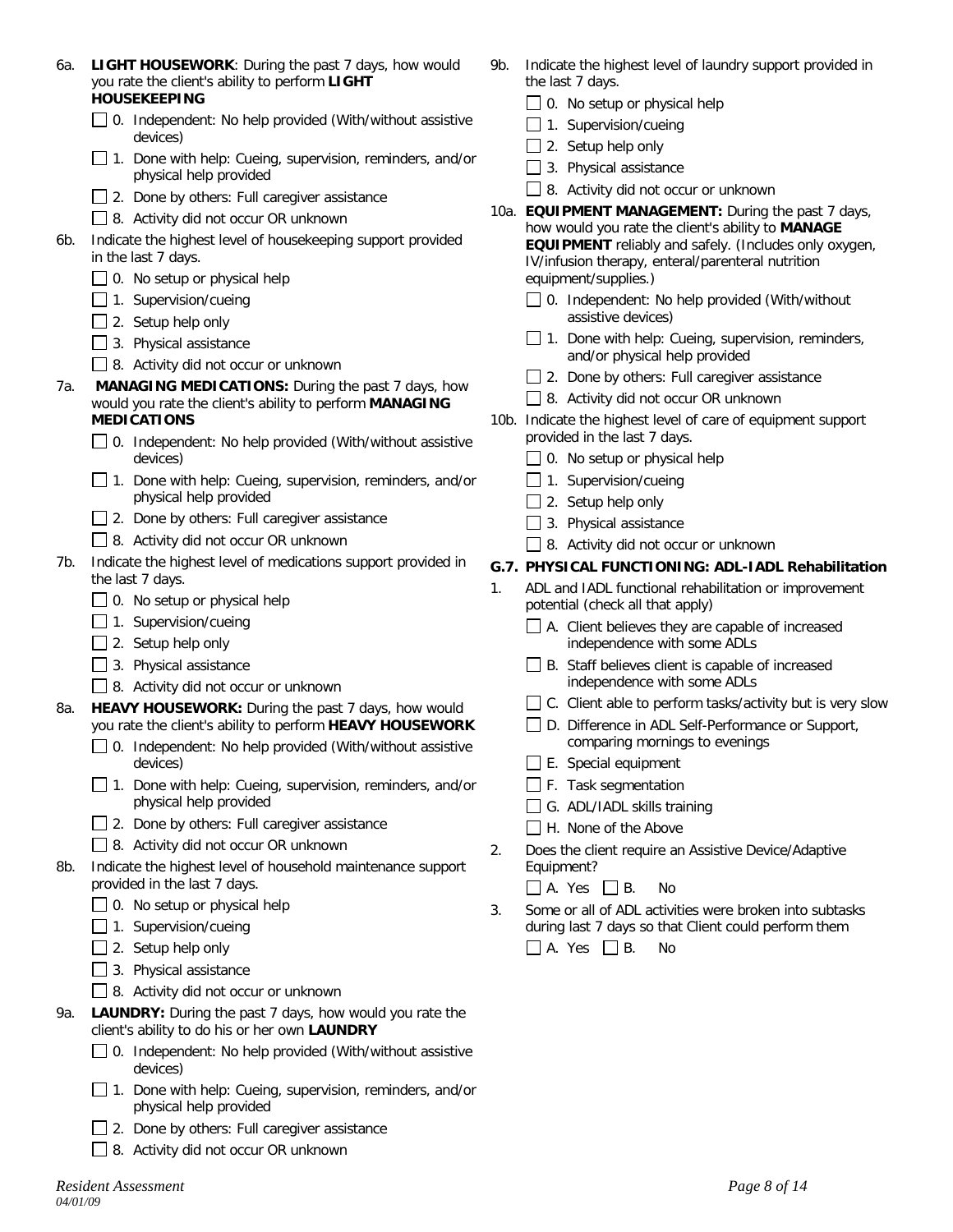#### **G.8. PHYSICAL FUNCTIONING: Skills Training**

Enter the number of days in last 30 days that client received skill training for at least 15 minutes/day

**Number of days** of Skill Training in:

- A. MEAL PREPARATION.
- B. TELEPHONE USE
- C. LIGHT HOUSEWORK
- D. LAUNDRY
- E. MANAGING INCONTINENCE
- F. MANAGING CASH
- G. MANAGING FINANCES
- H. MANAGING SHOPPING
- I. SHOPPING
- J. TRANSPORTATION
- K. MEDICATION MANAGEMENT

#### **G.9. PHYSICAL FUNCTIONING: Devices needed**

- 1. Does the client need any of the following devices or equipment?
	- A. Eyeglasses
	- $\Box$  B. Hearing aid
	- $\Box$  C Cane
	- $\Box$  D. Walker
	- $\Box$  E. Wheelchair
	- F. Assistive eating devices
	- $\Box$  G. Assistive dressing devices
	- $\Box$  H. Dentures
	- $\Box$  I. Other

If other is checked above, list other devices needed.

#### **H.1. CONTINENCE IN LAST 14 DAYS**

- 1. What is the current state of the client's bladder continence (in the last 14 days)? Client is continent if dribble volume is insufficient to soak through underpants with appliances used (pads or continence program)
	- □ 0. Continent: complete control
	- $\Box$  1. Usually continent: 1 time a week or less incontinent
	- $\Box$  2. Occasionally incontinent: 2 or more times a week but not daily
	- $\Box$  3. Frequently incontinent: incontinent daily but some control present
	- □ 4. Incontinent: inadequate control, multiple daily episodes
- 2. What is the current state of the client's bowel continence (in the last 14 days)? Client is continent if control of bowel movement with appliance or bowel continence program.
	- □ 0. Continent: complete control
	- $\Box$  1. Usually continent: 1 time a week or less incontinent
	- □ 2. Occasionally incontinent: 2 or more times a week but not daily
	- $\Box$  3. Frequently incontinent: incontinent daily but some control present
	- $\Box$  4. Incontinent: inadequate control, multiple daily episodes

### **H.2. CONTINENCE IN LAST 14 DAYS: Appliances and Programs**

- 1. Select all that apply regarding the client's use of incontinence appliances and programs.
	- $\Box$  A. Any scheduled toileting plan
	- B. Bladder retraining program
	- □ C. External (condom) catheter
	- $\Box$  D. Indwelling catheter
	- $\Box$  E. Intermittent catheter
	- □ F. Did not use toilet room/commode/urinal
	- G. Pads/briefs used
	- $\Box$  H. Enemas/irrigation
	- $\Box$  I. Ostomy present
	- $\Box$  J. None of the above

#### **H.3. CONTINENCE IN LAST 14 DAYS: Change in Urinary Continence**

- 1. Has the client's bladder incontinence worsened as compared to last assessment/90 days ago?
	- $\Box$  1. No Change
	- $\Box$  2. Improved
	- □ 3. Deteriorated

### **I.1. DIAGNOSIS**

- 1. Client's **primary** diagnoses.
- 2. Indicate which of the following conditions/diagnoses the client currently has.
	- $\Box$  A. Aphasia
	- $\Box$  B. Cerebral palsy
	- C. Non-Alzheimer's dementia
	- $\Box$  D. Traumatic brain injury
	- E. Emphysema/COPD/asthma
	- $\Box$  F. Renal failure
	- G. Respiratory disease
	- H. Quadriplegia
	- $\Box$  I. Drug resistance (MRSA/VRE)
	- $\Box$  J. Breathing disorders
	- K. Nausea/vertigo
	- L. None of the Above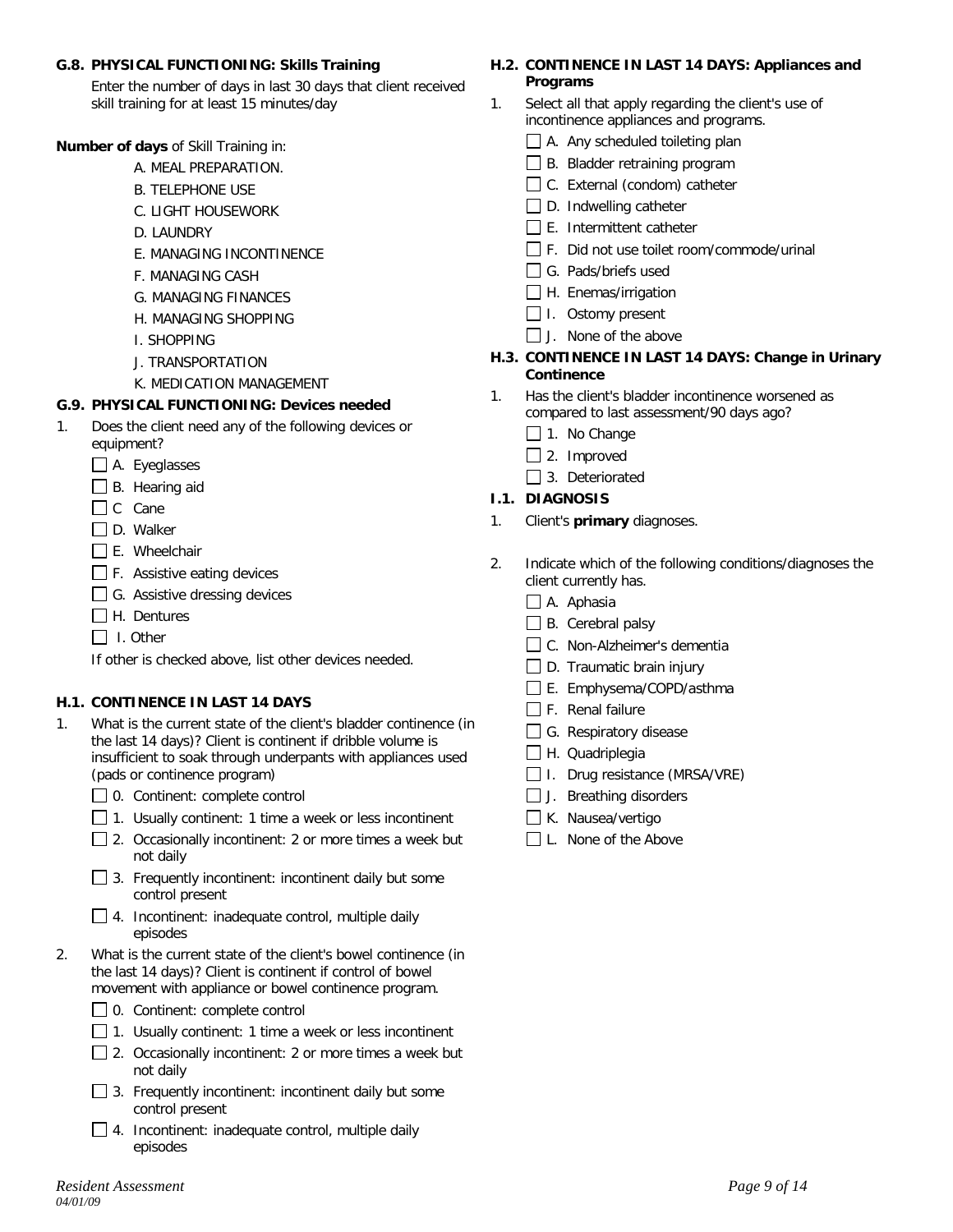| 3. | Select all infections that apply to the client's condition based<br>on the client's clinical record, consult staff, physician and<br>accept client statements that seem to have clinical validity.<br>Do not record infections that have been resolved. |
|----|---------------------------------------------------------------------------------------------------------------------------------------------------------------------------------------------------------------------------------------------------------|
|    | A Antibiotic resistant infection (e.g. Methicillin resistant                                                                                                                                                                                            |

- A. Antibiotic resistant infection (e.g.,Methicillin resistant staph)
- $\Box$  B. Clostridium difficile (c.diff.)
- $\Box$  C. Conjunctivitis
- $\Box$  D. HIV infection
- $\Box$  E. Pneumonia
- $\Box$  F. Respiratory infection
- $\Box$  G. Septicemia
- $\Box$  H. Sexually transmitted diseases
- $\Box$  I. Tuberculosis
- J. Urinary tract infection in last 30 days
- $\Box$  K. Viral hepatitis
- L. Wound infection
- M. None of the above
- 4. Indicate what problem conditions the client has had in the past week.
	- A. Dehydrated; output exceeds input
	- $\Box$  B. Delusions
	- □ C. Dizziness or lightheadedness
	- □ D. Edema
	- $\Box$  E. Fever
	- $\Box$  F. Internal bleeding
	- $\Box$  G. Recurrent lung aspirations
	- □ H. Shortness of breath
	- $\Box$  I. Syncope (fainting)
	- $\Box$  J. Unsteady gait
	- $\Box$  K. Vomiting
	- □L. End Stage Disease
	- M. None of the above
- 5. Inactive but relevant health conditions?

## **J.1. ORAL/NUTRITIONAL STATUS**

- 1. How tall is client in **inches** without shoes.
- 2. How much does client weigh in pounds without shoes.
- 3. Has the client lost or gained weight in the past 6 months?  $\Box$  A. Lost  $\Box$  B. Gained  $\Box$  C. No change/not applicable 4. Select all that apply for nutritional approaches.
- - A. Parenteral/IV
	- $\Box$  B. Feeding tube
	- $\Box$  C. On a planned weight change program
	- $\Box$  D. Therapeutic diet
	- $\Box$  E. Mechanically altered diet
	- F. Dietary supplement between meals
	- G. Noncompliance with diet
	- $\Box$  H. None of the above
- 4a. List if any restricted foods.
- 5. Select all that apply with regards to the client oral and dental status.
	- $\Box$  A. Debris (soft, easily movable substances) in mouth prior to going to bed at night
	- □ B. Has dentures or removable bridge
	- $\Box$  C. Some/all natural teeth lost, does not have or use dentures or partial plate
	- D. Broken, loose, or carious teeth
	- $\Box$  E. Inflamed gums (gingiva); swollen/bleeding gums; oral abscesses; ulcers or rashes
	- □ F. Daily cleaning of teeth/dentures or daily mouth care by client or staff
	- $\Box$  G. None of the above

## **K.1. SKIN CONDITION ulcers**

- STAGE 1 = Persistent area of skin redness that does not disappear when pressure relieved
- STAGE 2 = Partial thickness of skin lost, abrasion, blister, or shallow crater
- STAGE  $3$  = Full thickness of skin lost, deep crater
- STAGE 4 = exposed muscle or bone
- 1a. How many Stage 1 ulcers does the client currently have?
	- $\Box$  0. Zero
	- $\Box$  1. One
	- $\Box$  2. Two
	- $\Box$  3. Three
	- □ 4. Four or more
- 1b. How many Stage 2 ulcers does the client currently have?
	- $\Box$  0. Zero
	- $\Box$  1. One
	- $\Box$  2. Two
	- $\Box$  3. Three
	- $\Box$  4. Four or more
- 1c. How many Stage 3 ulcers does the client currently have?
	- $\Box$  0. Zero
	- $\Box$  1. One
	- $\Box$  2. Two
	- □ 3. Three
	- $\Box$  4. Four or more
- 1d. How many Stage 4 ulcers does the client currently have?
	- $\Box$  0. Zero
	- $\Box$  1. One
	- $\Box$  2. Two
	- $\Box$  3. Three
	- $\Box$  4. Four or more

#### **K.2. SKIN CONDITION Type of ulcer**

Specify the highest ulcer stage (1-4) for any pressure ulcers the client has (specify 0 if the client has no pressure ulcers).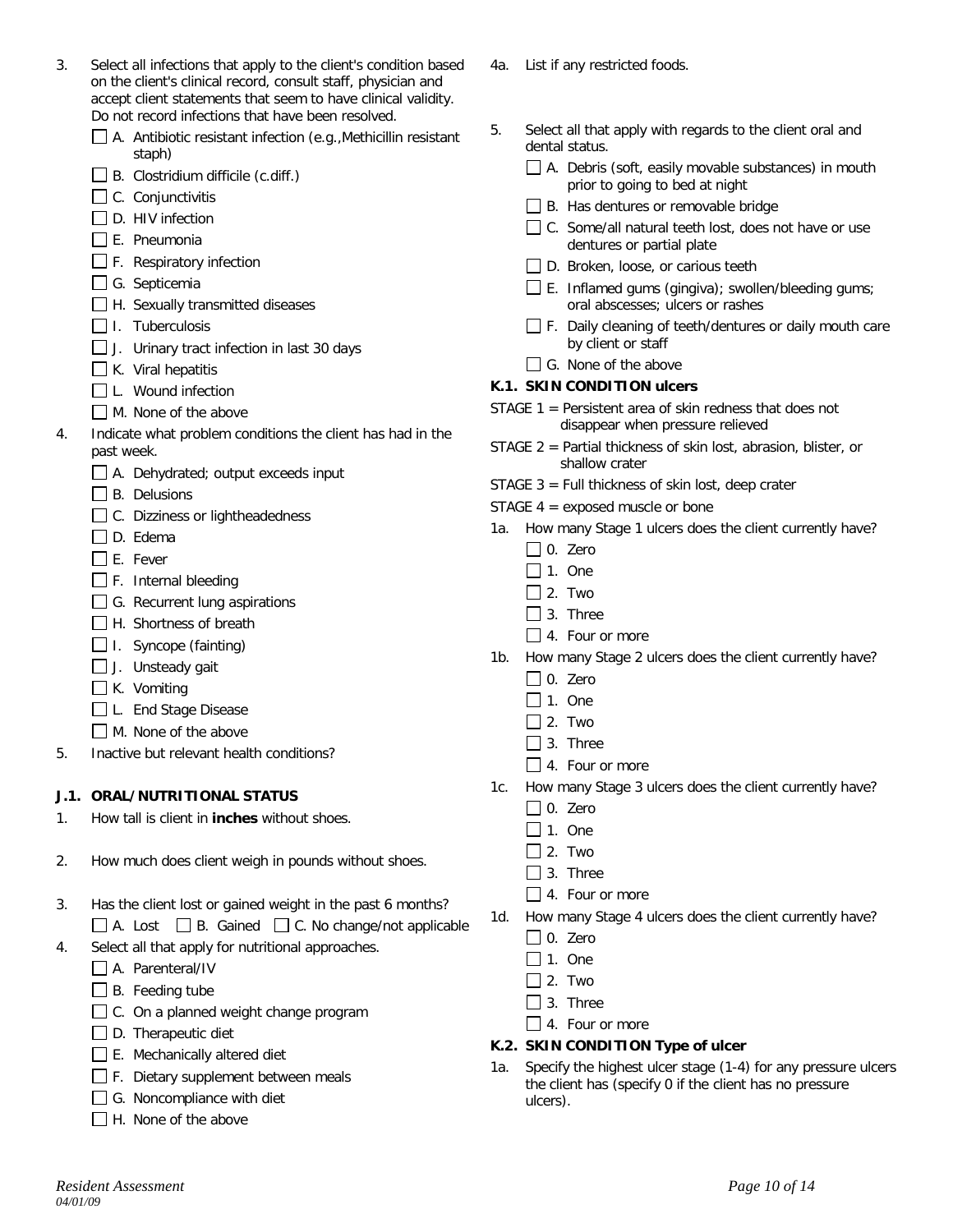### **K.3. SKIN CONDITIONS Other problems or lesions**

- 1. Indicate which of the following skin problems the client has that requires treatment.
	- A. Abrasions or Bruises
	- □ B. Burns (second of third degrees)
	- □ C. Rashes
	- $\Box$  D. Open lesions other than ulcers, rashes or cuts
	- $\Box$  E. Skin tears or cuts
	- $\Box$  F. Other surgical wound site
	- G. None of the above

# **K.4. SKIN CONDITIONS foot problems**

- 1a. Does client have foot problems?
	- $\Box$  A. Yes  $\Box$  B. No
- 1b. Describe type of foot care needed.

# **K.5. SKIN CONDITIONS skin treatments**

- 1. Select all skin treatments that the client has received in the past 7 days.
	- A. Pressure relieving device(s) for bed
	- B. Turning/repositioning program
	- C. Ulcer care
	- $\Box$  D. Nutrition or hydration intervention to manage skin problems
	- $\Box$  E. Application of dressings (with or without topical medications) other than to feet
	- $\Box$  F. Application of ointments/medications (other than to feet)
	- G. Other preventative or protective skin care (other than to feet)
	- $\Box$  H. None of the above

# **K.6. SKIN CONDITIONS pain status**

- 1. Indicate the client's frequency of pain interfering with his or her activity or movement.
	- $\Box$  A. No pain
	- $\Box$  B. Less than daily
	- $\Box$  C. Daily, but not constant
	- $\Box$  D. Constantly
- 2. If the client experiences pain, does its intensity disrupt their usual activities?
	- $\Box$  A. Yes  $\Box$  B. No

# **L.1. MEDICATIONS**

- 1. Is the client taking medication? If No, skip to M.1. Special **Treatments** 
	- $\Box$  A. Yes  $\Box$  B. No
- 2. Does the client have any problems with taking medications as instructed/prescribed? (proper route)
	- A. Yes B. No (**If yes** needs medication administration)
- 3. Does the client know what his/her medication is for?
	- A. Yes B. No (**IF No** needs medication administration)
- 4. Does the client know how often to take medications? A. Yes B. No (**IF No** needs medication administration)
- 5. Does the client communicate desired effect of medication or unintended side effects of medications?

A. Yes B. No (**IF No** needs medication administration)

- 6. Does the client control his/her own prescription medications?
	- $\Box$  A. Yes  $\Box$  B. No
- 7. Does the client control his/her own over the counter (OTC) medications?

 $\Box$  A. Yes  $\Box$  B. No

- 8. Record the number of days that injections of any type were received during the last 7 days. Enter 0 if none.
- 9. How does the client get their injections?
	- $\Box$  A. Client without assistance
	- $\Box$  B. Administered/monitored by Professional Nursing **Staff**
	- □ C. Administered/monitored by Lay Person
- 10. What is the date of the client's medication review by medical provider?

 $\_$ /\_  $\_$ /\_

- 11. Specify the degree of compliance the client has with medications as prescribed by a physician (both during and between therapy visits).
	- A. Always compliant
	- B. Compliant 80% of the time or more
	- □ C. Compliant less than 80% of the time
- 12. Record **the number of days** during last 7 days that the client received **antipsychotic** medication. Enter "0" if not used and "1" for long acting meds used less than weekly.
- 13. Record the **number of days** during last 7 days that the client received **antianxiety** medication. Enter "0" if not used and "1" for long acting meds used less than weekly.
- 14. Record the **number of days** during last 7 days that the client received **antidepressant** medication. Enter "0" if not used and "1" for long acting meds used less than weekly.
- 15. Record the **number of days** during last 7 days that the client received **Hypnotic** medication. Enter "0" if not used and "1" for long acting meds used less than weekly.
- 16. Record the **number of days** during last 7 days that the client received **diuretic** medication. Enter "0" if not used and "1" for long acting meds used less than weekly.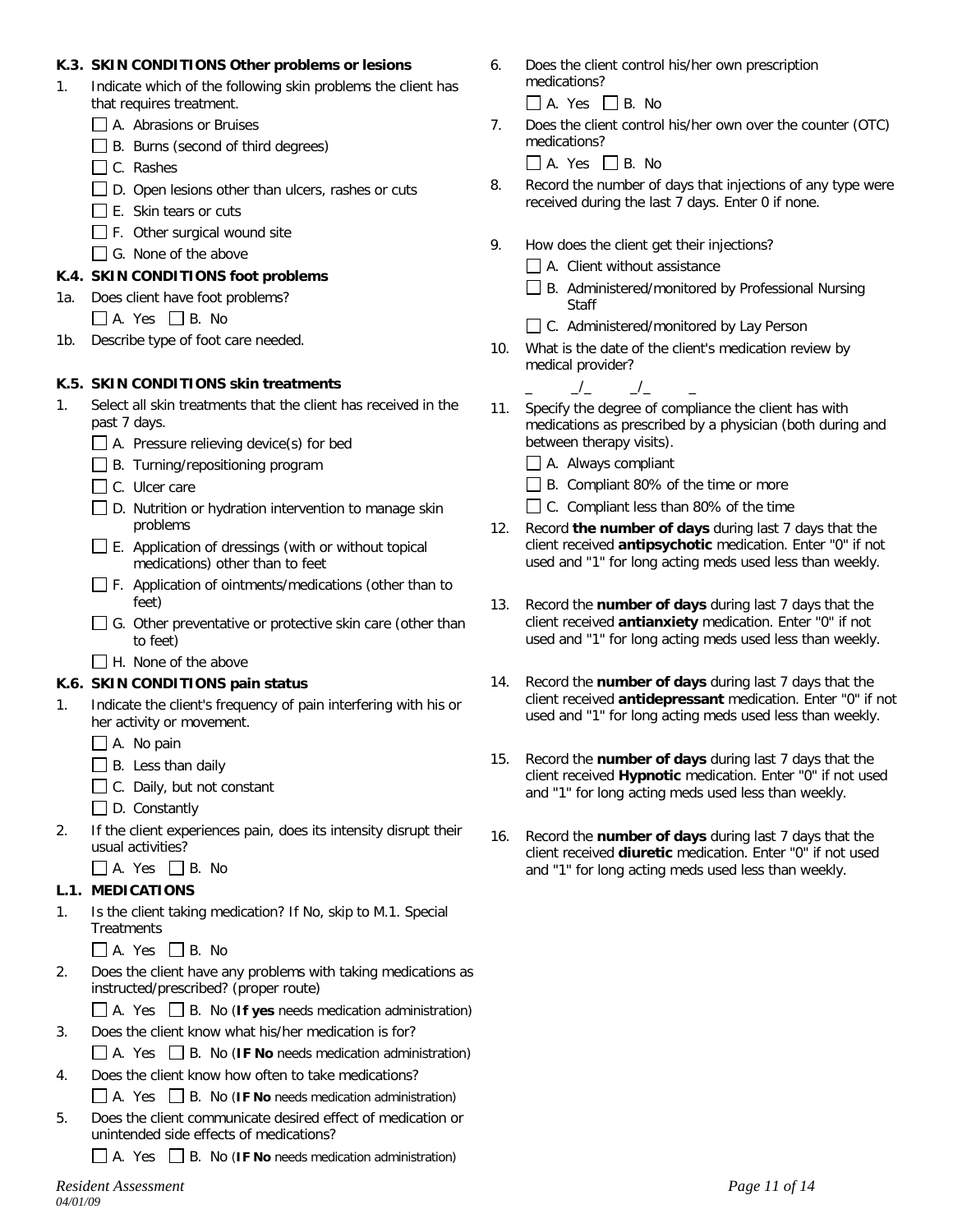### **M.1. SPECIAL TREATMENTS: Procedures & Programs**

- 1. Medical treatments that the client received during the last 14 days.
	- A. Chemotherapy
	- $\Box$  B. Dialysis
	- $\Box$  C. IV medication
	- $\square$  D. Intake/output
	- $\Box$  E. Monitoring acute medical condition
	- $\Box$  F. Ostomy care
	- $\Box$  G. Oxygen therapy
	- $\Box$  H. Radiation
	- $\Box$  I. Suctioning
	- J. Tracheostomy care
	- $\Box$  K. Transfusions
	- □ L. Ventilator or respirator
	- M. None of the Above

#### **M.2. SPECIAL TREATMENTS: Other providers/services**

- 1a. Is the client participating in any of the following services or programs?
	- $\Box$  A. Home health aide (LNA)
	- B. Homemaker program
	- C. Hospice
	- $\Box$  D. Nursing (RN)
	- E. Social work services
	- F1. Physical therapy
	- F2. Occupational therapy
	- F3. Speech therapy
	- G. Adult Day Health Services/Day Health Rehab
	- H. Attendant services program
	- $\Box$  I. Developmental Disability Services
	- J. Medicaid Waiver (HB/ERC)
	- $\Box$  K. Medicaid Hi-Tech services
	- □L. Traumatic brain injury waiver
	- M. USDA Commodity Supplemental Food Program
	- N. Congregate meals (Sr. Center)
	- □ O. Emergency Food Shelf/Pantry
	- P. Home Delivered Meals
	- □ Q. Senior farmer's market nutrition program
	- R. AAA Case management
	- $\Box$  S. Community action program (CAP)
	- $\Box$  T. Community mental health services
	- □ U. Dementia respite grant/NFCSP Grant
	- $\nabla V$ . Elder clinician
	- $\Box$  W. Job counseling/vocational rehabilitation
	- $\Box$  X. Office of public quardian
	- Y. Senior companion
	- $\Box$  Z. VCIL peer counseling
	- AA. Association for the Blind and Visually Impaired
	- **BB.** Legal Aid services
	- CC. Assistive community care services
	- $\Box$  DD. Housing and supportive services
	- EE. Section 8 voucher, housing
- $\Box$  FF. Subsidized housing
- □ GG. ANFC
- HH. Essential persons program
- $\Box$  II. Food stamps
- JJ. Fuel Assistance
- KK. General assistance program
- **LLL.** Medicaid
- MM.OMB/SLMB
- NN. Telephone lifeline
- $\Box$  OO. VHAP
- PP. VHAP pharmacy
- QQ. V-script
- RR. Emergency Response System
- $\Box$  SS. SSI
- $\Box$  TT. Veterans benefits
- $\Box$  UU. Weatherization
- **NV.** Assistive Devices
- **M.3. SPECIAL TREATMENTS: Rehabilitation/Restorative Care**

#### FOR THE FOLLOWING QUESTIONS: Enter the number of days that the following rehabilitation practices were provided to the client for more than or equal to 15 minutes per day in the last 7 days. Enter 0 as none or less than 15 minutes a day.

#### Enter the **number of days** for:

- a. RANGE OF MOTION (Passive)
- b. RANGE OF MOTION (Active)
- c. SPLINT OR BRACE ASSISTANCE
- d. BED MOBILITY
- e. TRANSFER
- f. WALKING
- g. DRESSING-GROOMING
- h. EATING-SWALLOWING
- i. AMPUTATION-PROSTHESIS
- j. COMMUNICATION
- k. OTHER AREAS
- **M.4. SPECIAL TREATMENTS Visiting Nurse home health therapies**
- 1. Is the client undergoing any treatments/therapies?

 $\Box$  Yes  $\Box$  No

- If no skip to M.5.
- 2. What is the frequency of nurse visit?
	- A. Less than once a week
		- $\Box$  B. Once a week
	- $\Box$  C. More than once a week
- 3. What is the frequency of nurse aide visit?
	- A. Less than once a week
	- $\Box$  B. Once a week
	- □ C. More than once a week
- 4. What is the frequency of therapist visit?
	- A. Less than once a week
	- $\Box$  B. Once a week
	- $\Box$  C. More than once a week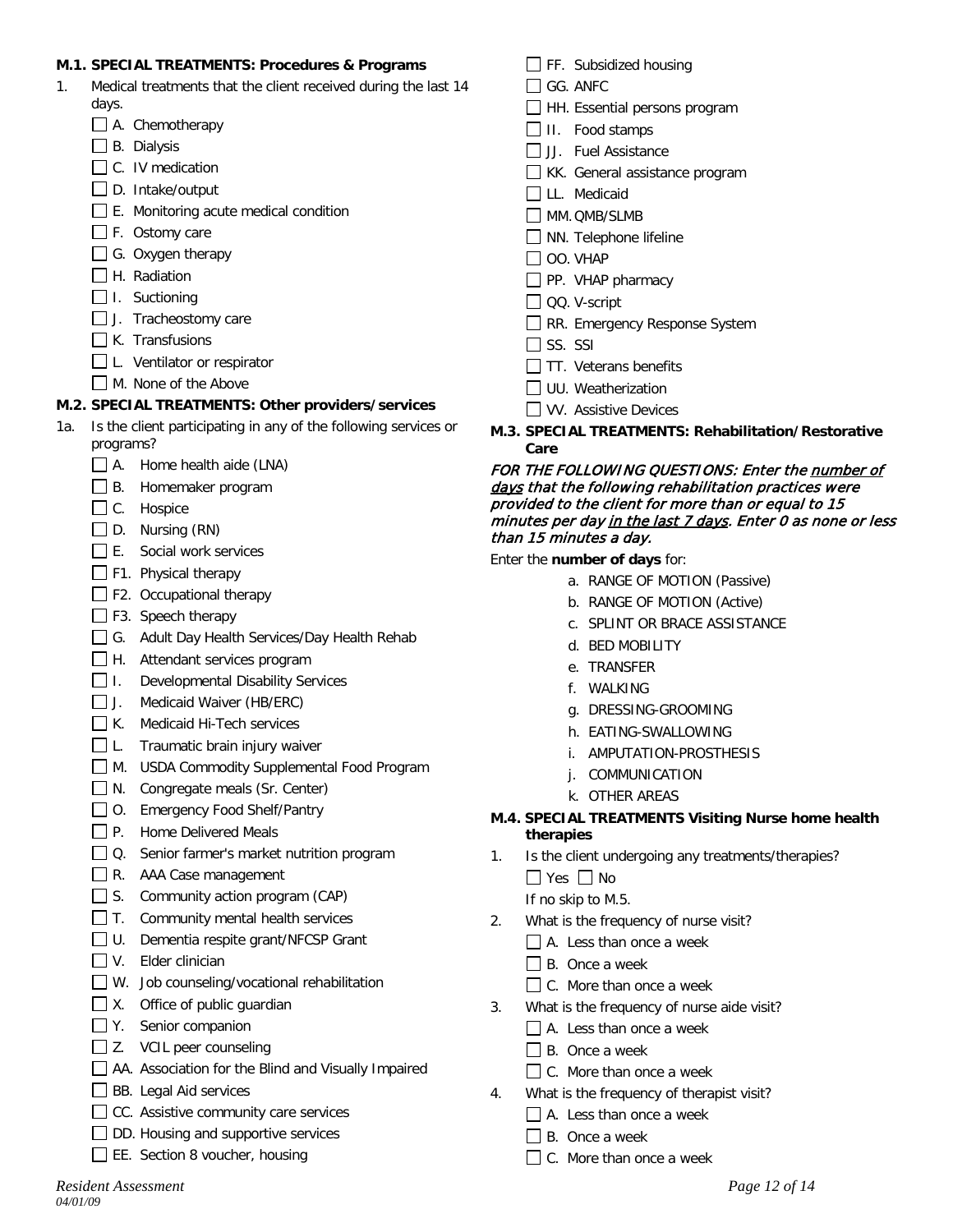#### **M.5. SPECIAL TREATMENTS Devices & Restraints**

- a. Rate the extent **that full bed rails** on all open sides of bed were used in the past 7 days as a means of restraining the client. □ 0. Not Used
	-
	- $\Box$  1. Used less than daily
	- $\Box$  2. Used daily
- b. Rate the extent that **trunk restraints** were used in the past 7 days as a means of restraining the client.
	- $\Box$  0. Not Used
	- $\Box$  1. Used less than daily
	- $\Box$  2. Used daily
- c. Rate the extent that **other types of side rails** (e.g., half rail, one side) were used in the past 7 days as a means of restraining the client.
	- □ 0. Not Used
	- $\Box$  1. Used less than daily
	- $\Box$  2. Used daily
- d. Rate the extent that the client was placed in a **chair with a lap board that prevented rising** in the past 7 days as a means of restraining the client.
	- □ 0. Not Used
	- $\Box$  1. Used less than daily
	- $\Box$  2. Used daily
- e. Rate the extent that **limb restraints** were used in the past 7 days as a means of restraining the client.
	- □ 0. Not Used
	- $\Box$  1. Used less than daily
	- $\Box$  2. Used daily
- f. Rate the extent that **chemical restraints (drugs)** were used in the past seven days as a means of restraining the client.
	- O. Not Used
	- $\Box$  1. Used less than daily
	- $\Box$  2. Used daily

#### **N.1. SIGNATURES**

1a. Type in name of person completing assessment and sign below if other than RN.

\_\_\_\_\_\_\_\_\_\_\_\_\_\_\_\_\_\_\_\_\_\_\_\_\_\_\_\_\_\_\_\_\_\_\_\_\_\_\_\_\_\_\_\_\_\_\_

**Signature** 

- 2. Type in name of Agency/Facility the assessor works for
- 3. Signature of client or legal representative? (Optional)
- 4. Facility Registered Nurse (signature required)

I certify that the accompanying information accurately reflects resident assessment information for this resident and that I collected/coordinated this information on the dates specified

\_\_\_\_\_\_\_\_\_\_\_\_\_\_\_\_\_\_\_\_\_\_\_\_\_\_\_\_\_\_\_\_\_\_\_\_\_\_\_\_\_\_\_\_\_\_\_\_\_\_

**Signature** 

5. What is the date that the assessment was signed as complete?

 $\_$ /\_  $\_$ /\_

*Resident Assessment Page 13 of 14 04/01/09*